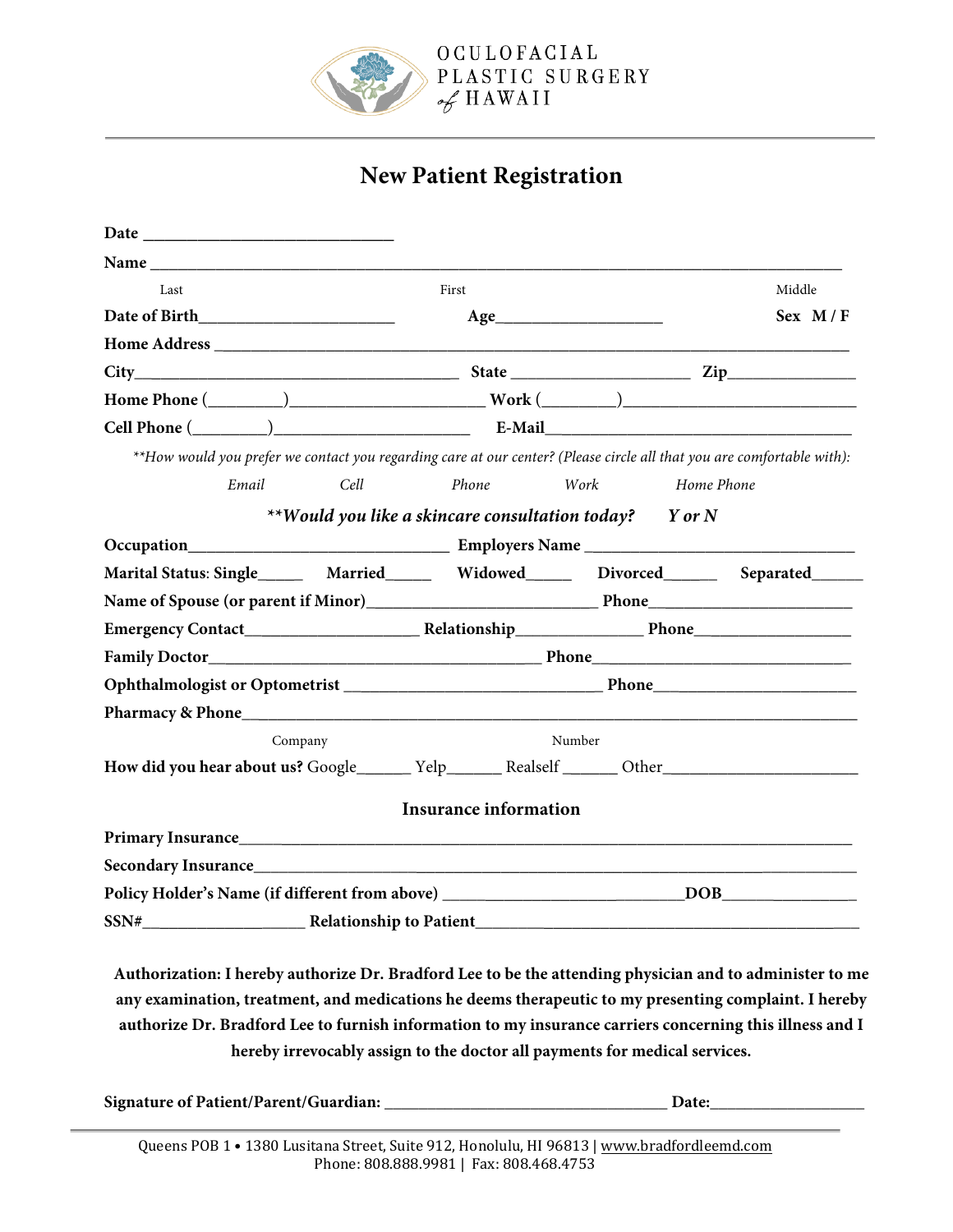# **Patient History**

|                                                                                                                                                                                                                                                                                                                                                                                                                                           | <b>HEART</b>                                                                                                                                                                                                                                                                                                                                                                                                                                                                                  | <b>SKIN CONDITIONS</b>                                                                                                                                                                                                                                                                                                   |
|-------------------------------------------------------------------------------------------------------------------------------------------------------------------------------------------------------------------------------------------------------------------------------------------------------------------------------------------------------------------------------------------------------------------------------------------|-----------------------------------------------------------------------------------------------------------------------------------------------------------------------------------------------------------------------------------------------------------------------------------------------------------------------------------------------------------------------------------------------------------------------------------------------------------------------------------------------|--------------------------------------------------------------------------------------------------------------------------------------------------------------------------------------------------------------------------------------------------------------------------------------------------------------------------|
| <b>EYES</b><br>Yes No<br>Glasses<br>$\Box$<br>$\Box$<br>$\Box$ Hard<br>Contacts $\Box$ Soft<br>$\Box$<br>□<br>Glaucoma<br>□<br>□<br>Dry Eye<br>$\Box$<br>$\Box$<br><b>Punctal Plugs</b><br>$\Box$<br>$\Box$<br>Cataracts<br>$\Box$<br>$\Box$<br>Strabismus<br>$\Box$<br>$\Box$<br><b>Macular Degeneration</b><br>$\Box$<br>$\Box$<br>Recent Fillers and/or Botox<br>□<br>$\Box$<br>Location:<br>Facial Trauma - Type:<br>$\Box$<br>$\Box$ | Yes No<br><b>High Blood Pressure</b><br>$\Box$<br>$\Box$<br>Angina<br>$\Box$<br>$\Box$<br><b>Chest Pain</b><br>$\Box$<br>□<br><b>Congestive Heart Failure</b><br>$\Box$<br>$\Box$<br><b>Bypass</b><br>$\Box$<br>$\Box$<br><b>Stents</b><br>□<br>$\Box$<br>Mitral Valve Prolapse<br>$\Box$<br>$\Box$<br><b>Heart Murmur</b><br>$\Box$<br>□<br>Arrythmia<br>$\Box$<br>$\Box$<br>Atrial-fibrillation<br>$\Box$<br>$\Box$<br><b>SVT</b><br>$\Box$<br>$\Box$<br><b>Heart Attack</b><br>$\Box$<br>□ | Yes No<br><b>Skin Cancer</b><br>$\Box$ $\Box$<br>Type & Location:<br>Rosacea<br>□<br>□<br>Eczema<br>$\Box$<br>$\Box$<br>Psoriasis<br>$\Box$<br>$\Box$<br><b>RENAL</b><br>Yes No<br><b>Bladder Disease</b><br>$\Box$<br>$\Box$<br><b>Kidney Disease</b><br>$\Box$<br>$\Box$<br>$\Box$ Kidney Stones<br>$\Box$<br>Dialysis |
| Thyroid Eye Disease<br>$\Box$<br>□<br>Oculopharyngeal Muscular<br>$\Box$<br>□<br>Dystrophy<br>Ocular Cicatricial<br>$\Box$<br>$\Box$<br>Pemphigoid (OCP)<br>Previous Eye, Eyelid, and / or<br>$\Box$<br>$\Box$<br>Tearing Surgery - Type:                                                                                                                                                                                                 | Pacemaker<br>$\Box$<br>$\Box$<br>Defibrillator<br>$\Box$<br>$\Box$<br><b>Heart Transplant</b><br>$\Box$<br>$\Box$<br><b>High Cholesterol</b><br>□<br>$\Box$<br>Wolff-Parkinson - White<br>$\Box$<br>□<br>Syndrome<br><b>BLOOD DISORDERS</b>                                                                                                                                                                                                                                                   | $\Box$<br>$\Box$<br>Kidney Removal<br>$\Box$<br>$\Box$<br><b>STOMACH</b><br>Yes No<br>Hiatal Hernia<br>$\Box$<br>$\Box$<br><b>GERD</b><br>$\Box$<br>$\Box$<br>Diverticulitis<br>$\Box$<br>$\Box$<br>Ulcers<br>$\Box$<br>$\Box$                                                                                           |
|                                                                                                                                                                                                                                                                                                                                                                                                                                           | Yes No<br>Anemia<br>$\Box$<br>$\Box$                                                                                                                                                                                                                                                                                                                                                                                                                                                          | MUSCULOSKELETAL                                                                                                                                                                                                                                                                                                          |
| <b>EARS, NOSE &amp; THROAT</b><br>Yes No<br>Limited Mouth / Neck Motion<br>$\Box$<br>$\Box$<br><b>TMJ</b> History<br>$\Box$<br>$\Box$<br>Dentures<br>$\Box$<br>$\Box$<br><b>Ringing in Ears</b><br>$\Box$<br>$\Box$                                                                                                                                                                                                                       | Sickle Cell Anemia<br>$\Box$<br>□<br>Hepatitis<br>$\Box$<br>$\Box$<br>Leukemia<br>$\Box$<br>$\Box$<br><b>HIV</b><br>$\Box$<br>□<br><b>AIDS</b><br>$\Box$<br>$\Box$<br>Factor 5 Deficiency<br>$\Box$<br>$\Box$                                                                                                                                                                                                                                                                                 | <u>Yes</u> No<br><b>Back Pain</b><br>$\Box$<br>$\Box$<br>Arthritis<br>$\Box$<br>$\Box$<br>Trauma and / or Surgery to<br>$\Box$<br>$\Box$<br>Neck or Shoulder - Type:                                                                                                                                                     |
| <b>Deviated Septum</b><br>$\Box$<br>□<br>Chipped / Loose Teeth<br>$\Box$                                                                                                                                                                                                                                                                                                                                                                  | <b>NEURO / PSYCHIATRIC</b>                                                                                                                                                                                                                                                                                                                                                                                                                                                                    | <b>RESPIRATORY SYSTEM</b>                                                                                                                                                                                                                                                                                                |
| $\Box$<br><b>Chronic Sinus Infections</b><br>□<br>$\Box$<br>Previous Sinus Surgery<br>$\Box$<br>$\Box$                                                                                                                                                                                                                                                                                                                                    | Yes No<br>Stroke<br>$\Box$<br>$\Box$<br><b>Fainting Spells</b><br>$\Box$<br>□                                                                                                                                                                                                                                                                                                                                                                                                                 | <b>Yes</b> No<br>Asthma<br>$\Box$<br>$\Box$<br><b>Bronchitis</b><br>$\Box$<br>$\Box$                                                                                                                                                                                                                                     |
| <b>ENDOCRINE</b>                                                                                                                                                                                                                                                                                                                                                                                                                          | <b>Numbness</b><br>$\Box$<br>□                                                                                                                                                                                                                                                                                                                                                                                                                                                                | <b>COPD</b><br>$\Box$<br>□                                                                                                                                                                                                                                                                                               |
| Yes No<br>Diabetes - # of Years:<br>$\Box$<br>$\Box$<br>$\Box$ Type 2<br>$\Box$ Type 1<br><b>Insulin Dependent</b><br>$\Box$<br>$\Box$<br>Non-Insulin<br>$\Box$<br>□<br>Diet Controlled<br>□<br>$\Box$<br>Hyperthyroid<br>$\Box$<br>$\Box$<br>Hypothyroid<br>$\Box$<br>$\Box$                                                                                                                                                             | Myasthenia Gravis<br>$\Box$<br>$\Box$<br>Seizures<br>$\Box$<br>$\Box$<br>Bell's Palsy<br>$\Box$<br>$\Box$<br><b>Facial Paralysis</b><br>$\Box$<br>□<br>Headaches<br>$\Box$<br>$\Box$<br>Migraines<br>$\Box$<br>□<br>Depression<br>$\Box$<br>□<br>Anxiety<br>$\Box$<br>$\Box$                                                                                                                                                                                                                  | Emphysema<br>$\Box$<br>$\Box$<br>Sleep Apnea<br>$\Box$<br>□<br><b>CPAP</b><br>$\Box$<br>$\Box$<br>Sarcoidosis<br>$\Box$<br>□                                                                                                                                                                                             |
|                                                                                                                                                                                                                                                                                                                                                                                                                                           | <b>MEDICATION LIST</b>                                                                                                                                                                                                                                                                                                                                                                                                                                                                        |                                                                                                                                                                                                                                                                                                                          |
|                                                                                                                                                                                                                                                                                                                                                                                                                                           |                                                                                                                                                                                                                                                                                                                                                                                                                                                                                               |                                                                                                                                                                                                                                                                                                                          |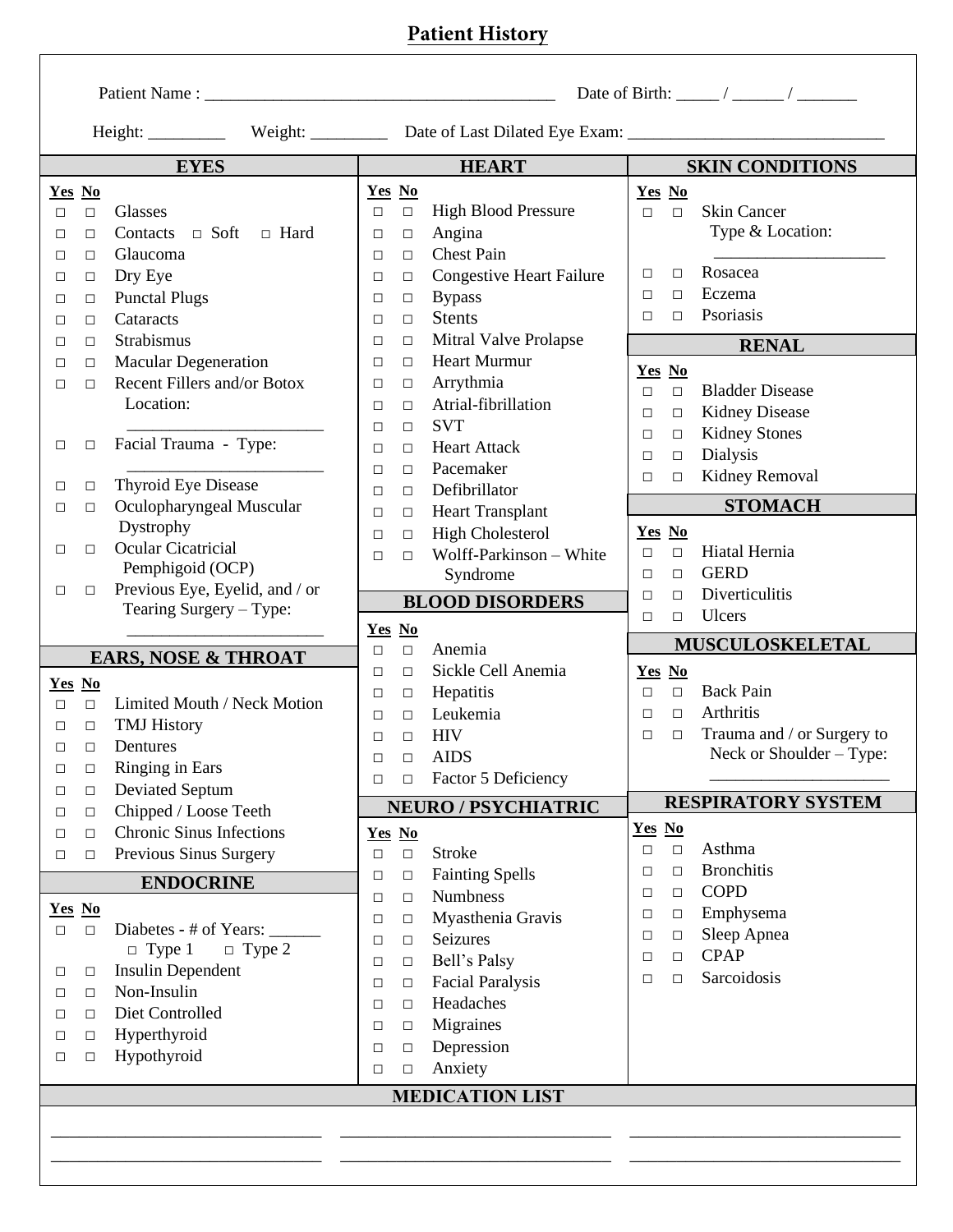| <b>ALLERGIES</b>                                                                                                                                                                                                                                                                                                                                                                                                                                                                                                                                                                                                                                                                                                                                                                                                  |                                                                                                                                                                                                                                                                                                                                                                                                                                                                                                                                                                                                                                                                                                                                                                                             |                                                                                                                                                                                                                                                                                                                                                                                                                                                                                                                                                                                                                                                                                                                                                   |  |
|-------------------------------------------------------------------------------------------------------------------------------------------------------------------------------------------------------------------------------------------------------------------------------------------------------------------------------------------------------------------------------------------------------------------------------------------------------------------------------------------------------------------------------------------------------------------------------------------------------------------------------------------------------------------------------------------------------------------------------------------------------------------------------------------------------------------|---------------------------------------------------------------------------------------------------------------------------------------------------------------------------------------------------------------------------------------------------------------------------------------------------------------------------------------------------------------------------------------------------------------------------------------------------------------------------------------------------------------------------------------------------------------------------------------------------------------------------------------------------------------------------------------------------------------------------------------------------------------------------------------------|---------------------------------------------------------------------------------------------------------------------------------------------------------------------------------------------------------------------------------------------------------------------------------------------------------------------------------------------------------------------------------------------------------------------------------------------------------------------------------------------------------------------------------------------------------------------------------------------------------------------------------------------------------------------------------------------------------------------------------------------------|--|
| $\Box$ Egg<br>$\Box$ Latex<br>Please list any other allergies:                                                                                                                                                                                                                                                                                                                                                                                                                                                                                                                                                                                                                                                                                                                                                    | $\Box$ Betadine<br>$\Box$ Penicillin                                                                                                                                                                                                                                                                                                                                                                                                                                                                                                                                                                                                                                                                                                                                                        | $\Box$ Sulfa                                                                                                                                                                                                                                                                                                                                                                                                                                                                                                                                                                                                                                                                                                                                      |  |
|                                                                                                                                                                                                                                                                                                                                                                                                                                                                                                                                                                                                                                                                                                                                                                                                                   | <b>SOCIAL HISTORY</b>                                                                                                                                                                                                                                                                                                                                                                                                                                                                                                                                                                                                                                                                                                                                                                       |                                                                                                                                                                                                                                                                                                                                                                                                                                                                                                                                                                                                                                                                                                                                                   |  |
|                                                                                                                                                                                                                                                                                                                                                                                                                                                                                                                                                                                                                                                                                                                                                                                                                   |                                                                                                                                                                                                                                                                                                                                                                                                                                                                                                                                                                                                                                                                                                                                                                                             |                                                                                                                                                                                                                                                                                                                                                                                                                                                                                                                                                                                                                                                                                                                                                   |  |
|                                                                                                                                                                                                                                                                                                                                                                                                                                                                                                                                                                                                                                                                                                                                                                                                                   | PREVIOUS SURGERIES                                                                                                                                                                                                                                                                                                                                                                                                                                                                                                                                                                                                                                                                                                                                                                          |                                                                                                                                                                                                                                                                                                                                                                                                                                                                                                                                                                                                                                                                                                                                                   |  |
|                                                                                                                                                                                                                                                                                                                                                                                                                                                                                                                                                                                                                                                                                                                                                                                                                   |                                                                                                                                                                                                                                                                                                                                                                                                                                                                                                                                                                                                                                                                                                                                                                                             |                                                                                                                                                                                                                                                                                                                                                                                                                                                                                                                                                                                                                                                                                                                                                   |  |
|                                                                                                                                                                                                                                                                                                                                                                                                                                                                                                                                                                                                                                                                                                                                                                                                                   | <b>FAMILY HISTORY</b>                                                                                                                                                                                                                                                                                                                                                                                                                                                                                                                                                                                                                                                                                                                                                                       |                                                                                                                                                                                                                                                                                                                                                                                                                                                                                                                                                                                                                                                                                                                                                   |  |
| $\Box$ Thyroid Disease                                                                                                                                                                                                                                                                                                                                                                                                                                                                                                                                                                                                                                                                                                                                                                                            | $\Box$ Heart Disease<br>$\Box$ Diabetes                                                                                                                                                                                                                                                                                                                                                                                                                                                                                                                                                                                                                                                                                                                                                     | $\Box$ Cancer<br>$\Box$ Skin Cancer                                                                                                                                                                                                                                                                                                                                                                                                                                                                                                                                                                                                                                                                                                               |  |
|                                                                                                                                                                                                                                                                                                                                                                                                                                                                                                                                                                                                                                                                                                                                                                                                                   | <b>CURRENT SYMPTOMS OR PROBLEMS YOU ARE HAVING</b>                                                                                                                                                                                                                                                                                                                                                                                                                                                                                                                                                                                                                                                                                                                                          |                                                                                                                                                                                                                                                                                                                                                                                                                                                                                                                                                                                                                                                                                                                                                   |  |
| <b>Yes</b> No<br>Fatigue<br>$\Box$<br>□<br>Fever<br>$\Box$<br>□<br><b>Night Sweats</b><br>$\Box$<br>□<br><b>Increased Sweating</b><br>$\Box$<br>□<br><b>Difficulty Sleeping</b><br>$\Box$<br>$\Box$<br>Diplopia<br>$\Box$<br>□<br><b>Blurred Vision</b><br>$\Box$<br>$\Box$<br>Eye Pain<br>$\Box$<br>$\Box$<br>Dry Eye<br>$\Box$<br>$\Box$<br><b>Eyelid Drooping</b><br>$\Box$<br>$\Box$<br>Visual Impairment<br>$\Box$<br>$\Box$<br><b>Excessive Tearing</b><br>$\Box$<br>$\Box$<br>Itching of Eyes<br>$\Box$<br>□<br><b>Hearing Loss</b><br>$\Box$<br>$\Box$<br><b>Difficulty Swallowing</b><br>$\Box$<br>$\Box$<br>Ringing in Ear<br>$\Box$<br>□<br><b>Sinus Pressure</b><br>$\Box$<br>$\Box$<br><b>Runny Nose</b><br>$\Box$<br>$\Box$<br><b>Chest Pain</b><br>$\Box$<br>□<br>Palpitations<br>$\Box$<br>$\Box$ | <b>Yes</b> No<br>Rapid Heart Beat<br>$\Box$<br>$\Box$<br>Irregular Heart Beat<br>$\Box$<br>$\Box$<br><b>Shortness of Breath</b><br>$\Box$<br>$\Box$<br>Wheezing<br>$\Box$<br>$\Box$<br>Cough<br>$\Box$<br>$\Box$<br>Nausea<br>$\Box$<br>$\Box$<br>Vomiting<br>$\Box$<br>$\Box$<br>Jaundice<br>$\Box$<br>$\Box$<br>Reflux / Heartburn<br>$\Box$<br>□<br><b>Blood</b> in Urine<br>$\Box$<br>$\Box$<br>Difficulty with Urination<br>$\Box$<br>$\Box$<br><b>Increased Urination</b><br>$\Box$<br>□<br>Skin Rash<br>□<br>$\Box$<br>Skin Lesion<br>$\Box$<br>$\Box$<br>Hives or Eczema<br>$\Box$<br>$\Box$<br>Joint Pain<br>$\Box$<br>$\Box$<br>Joint Swelling<br>$\Box$<br>$\Box$<br><b>Back Pain</b><br>$\Box$<br>$\Box$<br>Seizure<br>$\Box$<br>$\Box$<br><b>Dizziness</b><br>$\Box$<br>$\Box$ | Yes No<br><b>Facial Spasms</b><br>$\Box$<br>$\Box$<br>Weakness<br>$\Box$<br>$\Box$<br>Paralysis<br>$\Box$<br>$\Box$<br><b>Numbness</b><br>$\Box$<br>$\Box$<br>Tremor<br>$\Box$<br>$\Box$<br>Vertigo<br>$\Box$<br>$\Box$<br>Headaches<br>$\Box$<br>$\Box$<br><b>Bruising Tendency</b><br>$\Box$<br>$\Box$<br><b>Bleeding Tendency</b><br>□<br>□<br>Anticoagulant Therapy -<br>$\Box$<br>$\Box$<br>(Blood Thinners)<br><b>Weight Loss</b><br>$\Box$<br>$\Box$<br>Weight Gain<br>$\Box$<br>$\Box$<br>Heat and/or Cold Intolerance<br>$\Box$<br>$\Box$<br><b>Increased Thirst</b><br>$\Box$<br>$\Box$<br>Depression<br>$\Box$<br>$\Box$<br>Anxiety<br>$\Box$<br>$\Box$<br><b>Mood Swings</b><br>$\Box$<br>$\Box$<br><b>Stress</b><br>$\Box$<br>$\Box$ |  |
| Completed by:<br>$\Box$ Family Member (Read and Reviewed with the Patient)<br>$\Box$ Patient                                                                                                                                                                                                                                                                                                                                                                                                                                                                                                                                                                                                                                                                                                                      |                                                                                                                                                                                                                                                                                                                                                                                                                                                                                                                                                                                                                                                                                                                                                                                             |                                                                                                                                                                                                                                                                                                                                                                                                                                                                                                                                                                                                                                                                                                                                                   |  |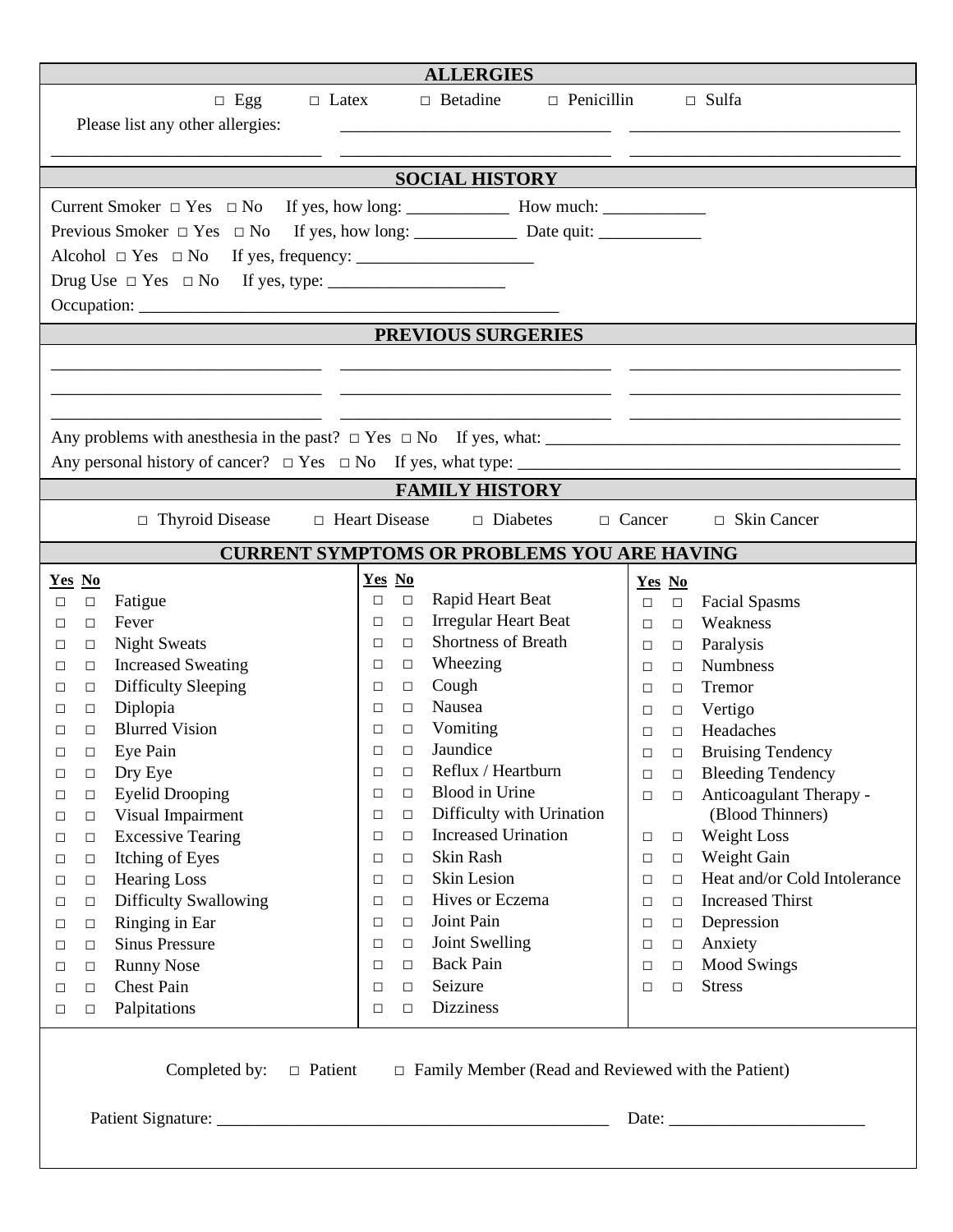

## **Authorization for Disclosure of Treatment**

I understand that Oculofacial Plastic Surgery of Hawaii maintains my personal records, medical history, symptoms, examinations, and test results as a part of my healthcare. This information is not to be given to any other person without my permission. Therefore, this is a written consent to authorize release of my medical information.

### **Release of Information**

I authorize the release of information including the diagnosis, laboratory values, prescribed medications, treatment plan, examination rendered and claim information. This information may be released to:

| Name: | Phone: |
|-------|--------|
|       |        |
| Name: | Phone: |
|       |        |
| Name: | Phone: |
|       |        |
| Name: | Phone: |
|       |        |

Please check if Information is NOT to be released to anyone \_\_\_\_\_\_

Please check if okay to leave detailed information on voicemail \_\_\_\_\_

**Patient Signature:** \_\_\_\_\_\_\_\_\_\_\_\_\_\_\_\_\_\_\_\_\_\_\_\_\_\_\_\_\_\_\_\_\_\_\_\_\_\_\_ **Date:** \_\_\_\_\_\_\_\_\_\_\_\_\_\_\_\_\_\_\_\_\_\_\_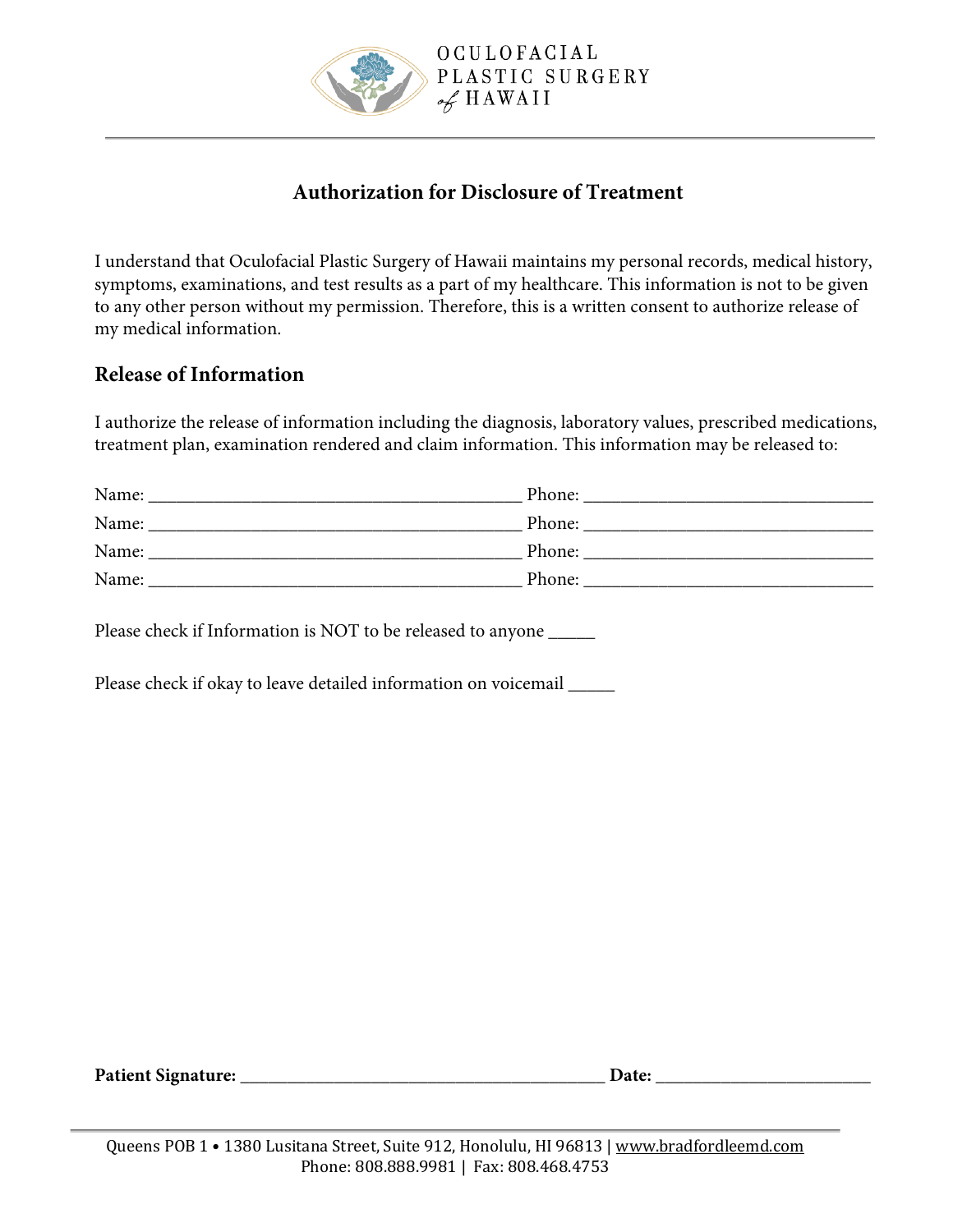

### **CONSENT FOR PHOTOGRAPHY**

of HAWAII

OCULOFACIAL

PLASTIC SURGERY

I authorize Dr. Bradford Lee and Oculofacial Plastic Surgery of Hawaii, Inc. to take photographs, audio recordings and/or video recordings of me/(my child) for the purposes of medical documentation, insurance authorizations, and as part of my clinical care by Dr. Lee, his staff and associates, and other consulting physicians involved in my care.

Patient Initials: Yes\_\_\_ No\_\_\_

Dr. Lee is involved in teaching other physicians, patient education, research, and practice marketing activities for which before and after photos, procedural videos, and associated clinical case information can be invaluable. I authorize Oculofacial Plastic Surgery of Hawaii, Inc. and Dr. Lee to use my medical records, include eyelid and/or full face photographs, videos, and clinical information for use in:

Patient Initials: Yes\_\_\_ No\_\_\_ Medical training, teaching, scientific meetings, and medical journals or books

Patient Initials: Yes\_\_\_ No\_\_\_ Publications of any media format, including magazines, online internet media, broadcast, social media (e.g. Facebook, Instagram, Twitter, YouTube), websites, or for other promotional, advertising, or commercial purposes.

I hereby grant and release all claims, rights, and interests that I might have in such photography or audio or video recordings or use thereof. I agree that Oculofacial Plastic Surgery of Hawaii, Inc. and its employees will not be responsible for any claims arising in any way out of the taking and use as described above of such photographs, recordings, and case histories. I understand that I will not have an opportunity to inspect and approve such photographs or recordings prior to their use, and that Oculofacial Plastic Surgery of Hawaii, Inc. will be the owner of such photographs and/or recordings.

| DATE: |
|-------|
|       |
| DATE: |
|       |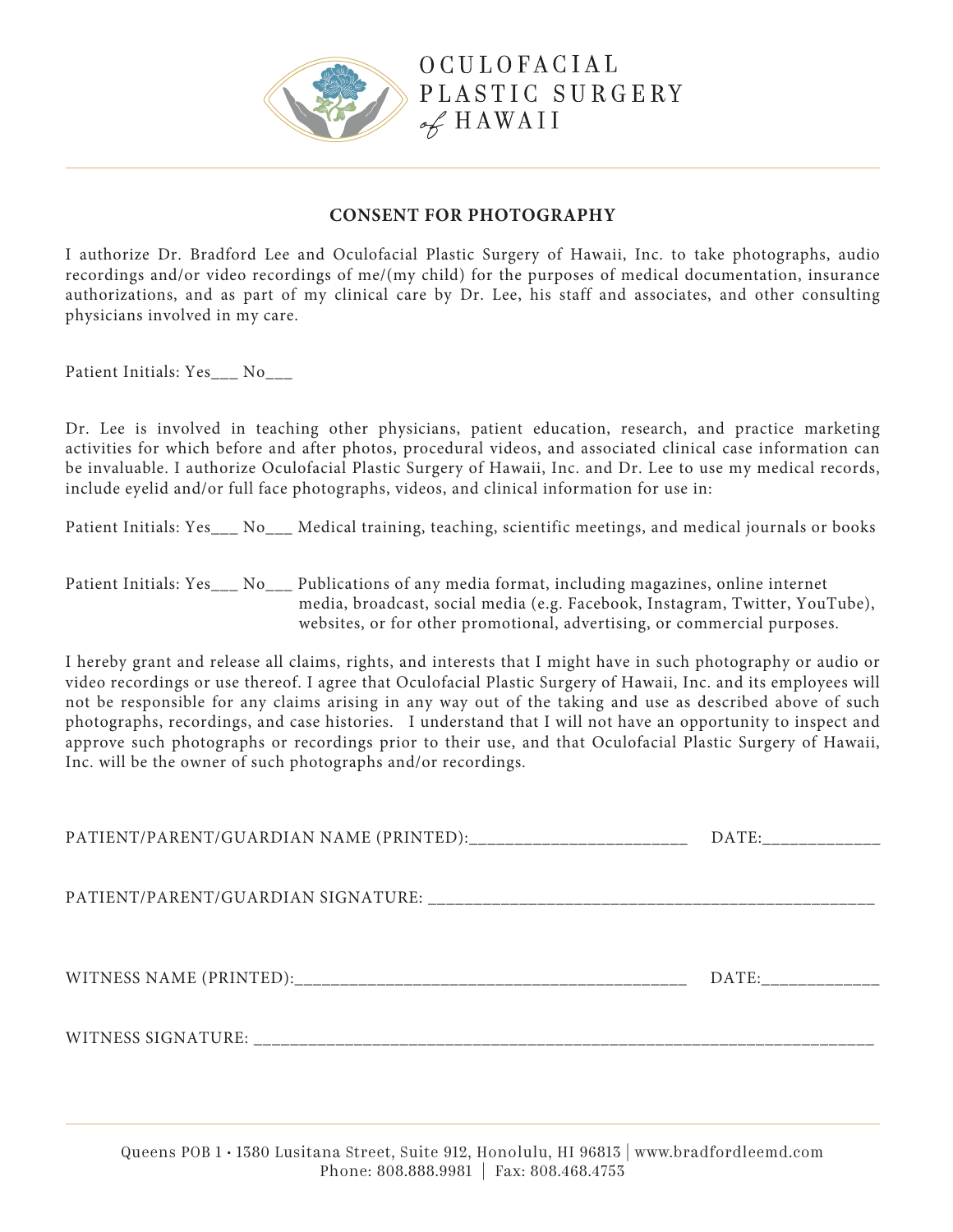

## **Notice of Privacy Practices Acknowledgment**

I understand that, under the Health Insurance Portability & Accountability Act of 1996 (HIPAA), I have certain rights to my privacy regarding my protected health information. I understand that this information can and will be used to:

- Conduct, plan and direct my treatment and follow-up among the multiple healthcare providers who may be involved in that treatment directly and indirectly .
- Obtain payment from third party payers
- Conduct normal healthcare operations such as quality assessments and physicians certifications

I acknowledge that I can request and review your Notice of Privacy Practices containing a more complete description of the uses and disclosures of my health information. I understand that this organization has the right to change its Notice of Privacy Practices from time to time and that I may contact this organization at anytime at the address above to obtain the current copy of the Notice of Privacy Practices.

I understand that I may request in writing that you restrict how my private information is used or disclosed to carry out treatment, payment, or health care operations. I also understand you are not required to agree to my requested restrictions, but if you do agree then are bound to abide by such restrictions.

| <b>Patient Name:</b>            |       |
|---------------------------------|-------|
| <b>Relationship to Patient:</b> |       |
| Signature:                      | Date: |